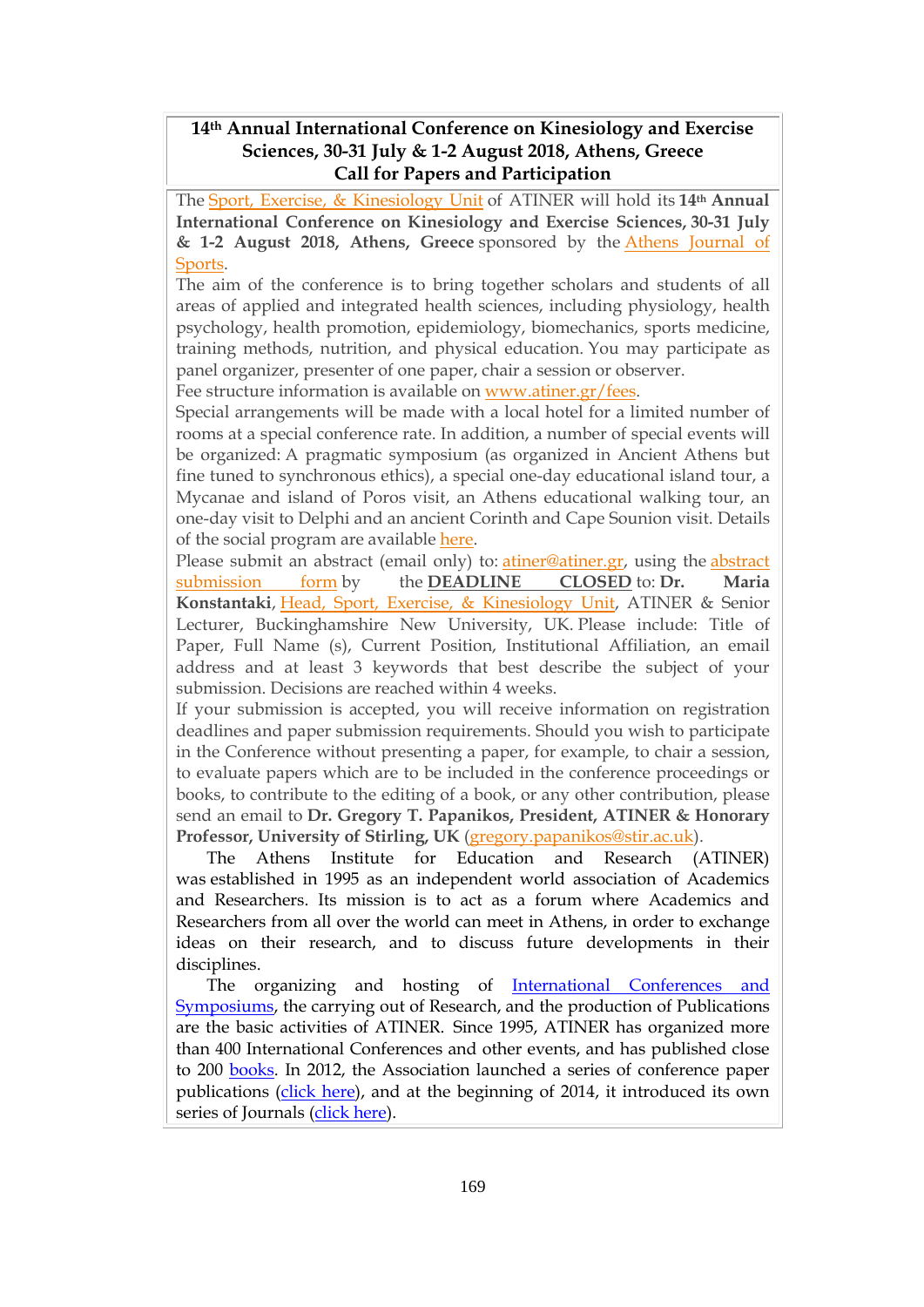Academically, the Association is organized into seven [Research Divisions](http://www.atiner.gr/RESEARCH-DIVISIONS.htm) and thirty- nine [Research Units.](http://www.atiner.gr/RESEARCH-DIVISIONS.htm) Each Research Unit organizes at least an Annual International Conference, and may also undertake various small and large research projects.

Academics and Researchers are more than welcome to become members and to contribute to ATINER's objectives. If you would like to become a member, please download the relevant form (membership [form\)](http://www.atiner.gr/docs/MEMBER_FORM.doc). For more information on how to become a member, please send an email to: [info@atiner.gr.](mailto:info@atiner.gr)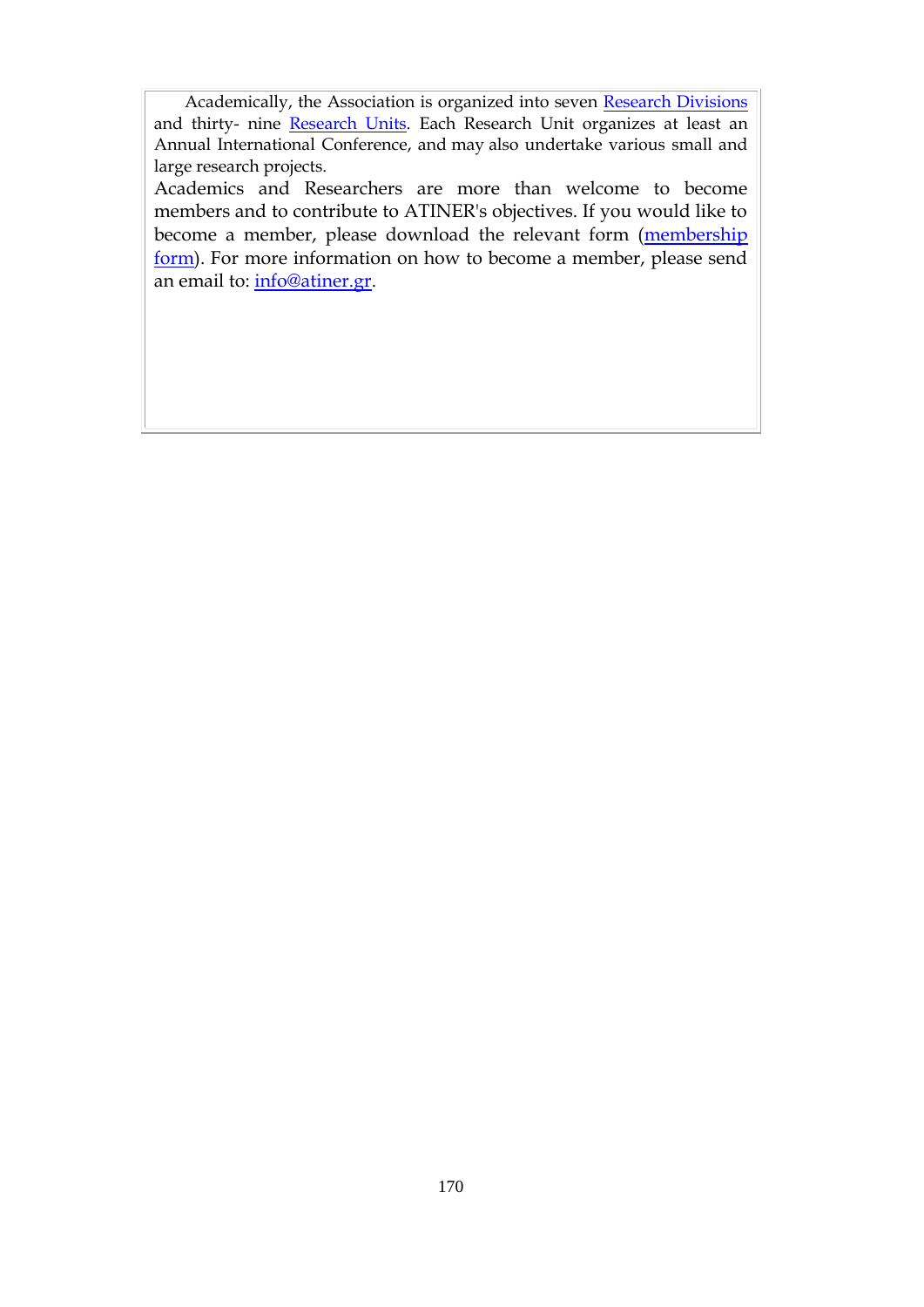#### **15th Annual International Conference on SΜΕs, Entrepreneurship and Innovation: Management – Marketing – Economic - Social Aspects, 30-31 July & 1-2 August 2018, Athens, Greece Call for Papers and Participation**

The Center for Small and [Medium-Sized](https://www.atiner.gr/csme) Enterprises (CSME), will hold its **15th Annual International Conference on SΜΕs, Entrepreneurship and Innovation: Management – Marketing – Economic – Social Aspects, 30-31 July & 1-2 August 2018, Athens, Greece** sponsored by the Athens [Journal](http://www.athensjournals.gr/ajbe) of Business & [Economics.](http://www.athensjournals.gr/ajbe)

The aim of the conference is to bring together academics and researchers of all areas of Business, Economics, Management, Marketing, Accounting, Finance, Human Resources, MIS and Law, Entrepreneurship, Innovation, Technology and Industrial Dynamics and Structures. You may participate as panel organizer, presenter of one paper, chair a session or observer.

Fee structure information is available on [www.atiner.gr/fees.](https://www.atiner.gr/2018fees)

Special arrangements will be made with a local hotel for a limited number of rooms at a special conference rate. In addition, a number of special events will be organized: A pragmatic symposium (as organized in Ancient Athens but fine tuned to synchronous ethics), a special one-day educational island tour, a Mycanae and island of Poros visit, an Athens educational walking tour, an one-day visit to Delphi and an ancient Corinth and Cape Sounion visit. Details of the social program are available [here.](http://www.atiner.gr/social-program)

Please submit an abstract (email only) to: [atiner@atiner.gr,](mailto:atiner@atiner.gr) using the [abstract](https://www.atiner.gr/2018/FORM-SME.doc) [submission](https://www.atiner.gr/2018/FORM-SME.doc) form by the **DEADLINE CLOSED** to: **Dr. Peter Yannopoulos, Vice President of Global Communications, ATINER, Co-editor, Athens Journal of Business and Economics & Professor, Brock University, Canada** or **Dr. George Priovolos**,**Director, Center for Small and [Medium-](https://www.atiner.gr/csme)Sized [Enterprises](https://www.atiner.gr/csme) (CSME) & Professor, Iona College, USA.** Please include: Title of Paper, Full Name (s), Current Position, Institutional Affiliation, an email address and at least 3 keywords that best describe the subject of your submission. Decisions are reached within 4 weeks.

If your submission is accepted, you will receive information on registration deadlines and paper submission requirements. Should you wish to participate in the Conference without presenting a paper, for example, to chair a session, to evaluate papers which are to be included in the conference proceedings or books, to contribute to the editing of a book, or any other contribution, please send an email to **Dr. Gregory T. Papanikos, President, ATINER & Honorary Professor, University of Stirling, UK** [\(gregory.papanikos@stir.ac.uk\)](mailto:gregory.papanikos@stir.ac.uk).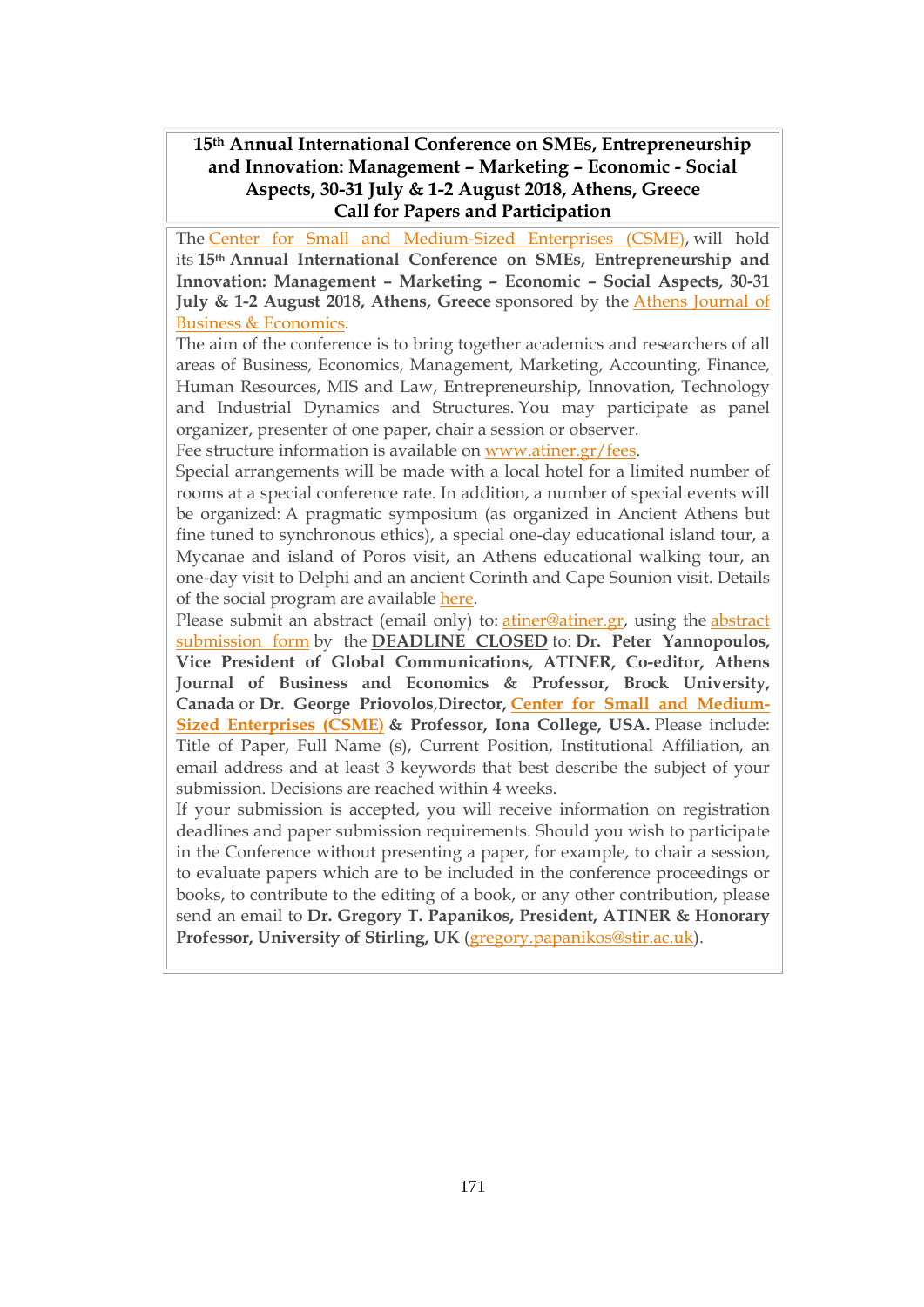### **16th Annual International Conference on Marketing, 2-5 July 2018, Athens, Greece Call for Papers and Participation**

The [Marketing](http://www.atiner.gr/docs/MARKETING_UNIT.htm) Unit of ATINER will hold its **16th Annual International Conference on Marketing, 2-5 July 2018, Athens, Greece** sponsored by the **Athens Journal of Business & [Economics](http://www.athensjournals.gr/ajbe)**. The conference is organized in parallel with the other conferences of the Business & Law Division of ATINER. You may participate as stream leader, presenter of one paper, chair a session or observer.

Fee structure information is available on [www.atiner.gr/fees.](http://atiner.gr/2018fees)

Special arrangements will be made with a local hotel for a limited number of rooms at a special conference rate. In addition, a number of special events will be organized: A pragmatic symposium (as organized in Ancient Athens but fine tuned to synchronous ethics), a special one-day educational island tour, a Mycanae and island of Poros visit, an Athens educational walking tour, an one-day visit to Delphi and an ancient Corinth and Cape Sounion visit. Details of the social program are available [here.](http://www.atiner.gr/social-program)

Please submit an [abstract](https://www.atiner.gr/2018/FORM-MKT.doc) (email only) to: *atiner@atiner.gr*, using the *abstract* [submission](https://www.atiner.gr/2018/FORM-MKT.doc) form by the **DEADLINE CLOSED** to: **Dr. Cleopatra Veloutsou, Head, [Marketing](http://www.atiner.gr/docs/MARKETING_UNIT.htm) Unit, ATINER & Professor of Brand Management, University of Glasgow**. Decisions are reached within 4 weeks.

If your submission is accepted, you will receive information on registration deadlines and paper submission requirements. Should you wish to participate in the Conference without presenting a paper, for example, to chair a session, to evaluate papers which are to be included in the conference proceedings or books, to contribute to the editing of a book, or any other contribution, please send an email to **Dr. Gregory T. Papanikos, President, ATINER & Honorary Professor, University of Stirling, UK** [\(gregory.papanikos@stir.ac.uk\)](mailto:gregory.papanikos@stir.ac.uk).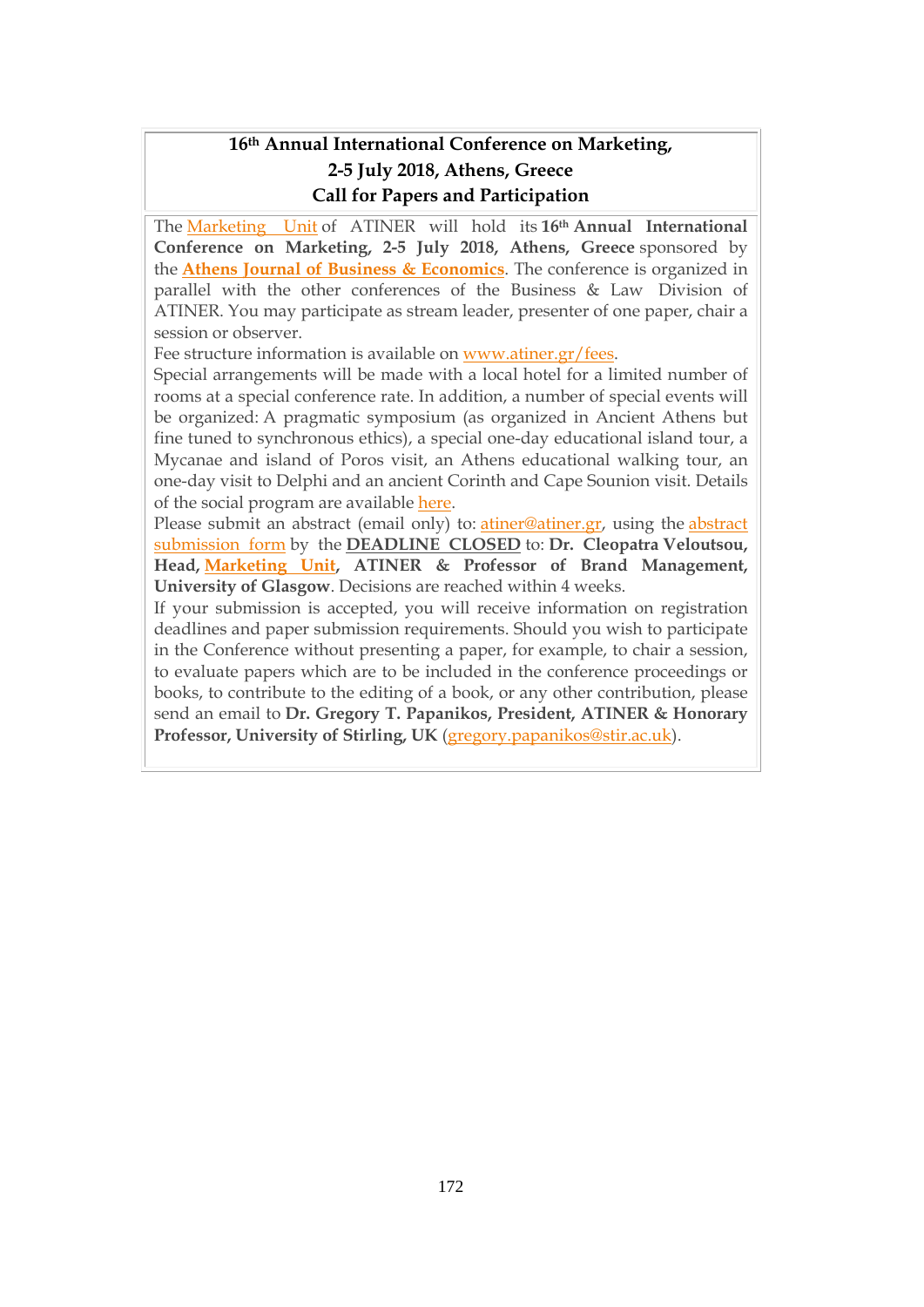### **19th Annual International Conference on Sports: Economic, Management, Marketing & Social Aspects, 13-16 May 2019, Athens, Greece in collaboration with the Pan-Hellenic Association of Sport Economists & Managers (PASEM) Call for Papers and Participation**

The Sport, Exercise, & [Kinesiology](http://www.atiner.gr/sports-unit) Unit of ATINER organizes its **19th Annual International Conference on Sports Science, 13-16 May 2019, Athens,** Greece sponsored by the **Athens [Journal](http://www.athensjournals.gr/ajspo) of Sports**.

The aim of the conference is to bring together academics and researchers of all areas of sports. Participants can present on sports topics within broad streams of research areas. Areas of interest include (**but are not confined to**): the Impacts of Olympic Games, Professional Sports, Sport-Scheduling, Sports Tourism, Sports Law, Sports Communication, Sports & Media, Sports & Society, Sport Psychology, Sports Violence, Sports & Education, Sports & Ethics, Sport Technology, Sports and Computer Applications, Sports & Information Technology, Sport Services and Sports History. Also, special sessions will be organized for individual sports (soccer, football, baseball, basketball, handball, ice hockey, tennis, car racing, gymnastics etc).

Fee structure information is available on [https://www.atiner.gr/2019fees.](https://www.atiner.gr/2019fees)

Special arrangements will be made with a local hotel for a limited number of rooms at a special conference rate. In addition, a number of special events will be organized: A pragmatic symposium (as organized in Ancient Athens but fine tuned to synchronous ethics), a special one-day educational island tour, a Mycanae and island of Poros visit, an Athens educational walking tour, an one-day visit to Delphi and an ancient Corinth and Cape Sounion visit. Details of the social program are available [here.](http://www.atiner.gr/social-program)

Please submit an abstract (email only) to: [atiner@atiner.gr,](mailto:atiner@atiner.gr) using the [abstract](https://www.atiner.gr/2019/FORM-SPO.doc) [submission](https://www.atiner.gr/2019/FORM-SPO.doc) form by the **15 October 2018** to: **Dr. Gregory T. Papanikos, President, ATINER & Honorary Professor of Economics, University of Stirling, UK** or **Dr. Maria Konstantaki**, Head, Sport, Exercise, & [Kinesiology](https://www.atiner.gr/sports-unit) [Unit,](https://www.atiner.gr/sports-unit) ATINER & Senior Lecturer, Buckinghamshire New University, UK. Abstracts should include the following: Title of Paper, Full Name (s), Affiliation, Current Position, an email address, and at least 3 keywords that best describe the subject of your submission. Decisions are reached within 4 weeks.

If you want to participate without presenting a paper, i.e. organize a stream, chair a session, review papers to be included in the conference proceedings or books, contribute to the editing of a book, or any other contribution, please send an email to **Dr. Gregory T. Papanikos, President, ATINER & Honorary Professor, University of Stirling, UK** [\(gregory.papanikos@stir.ac.uk\)](mailto:gregory.papanikos@stir.ac.uk).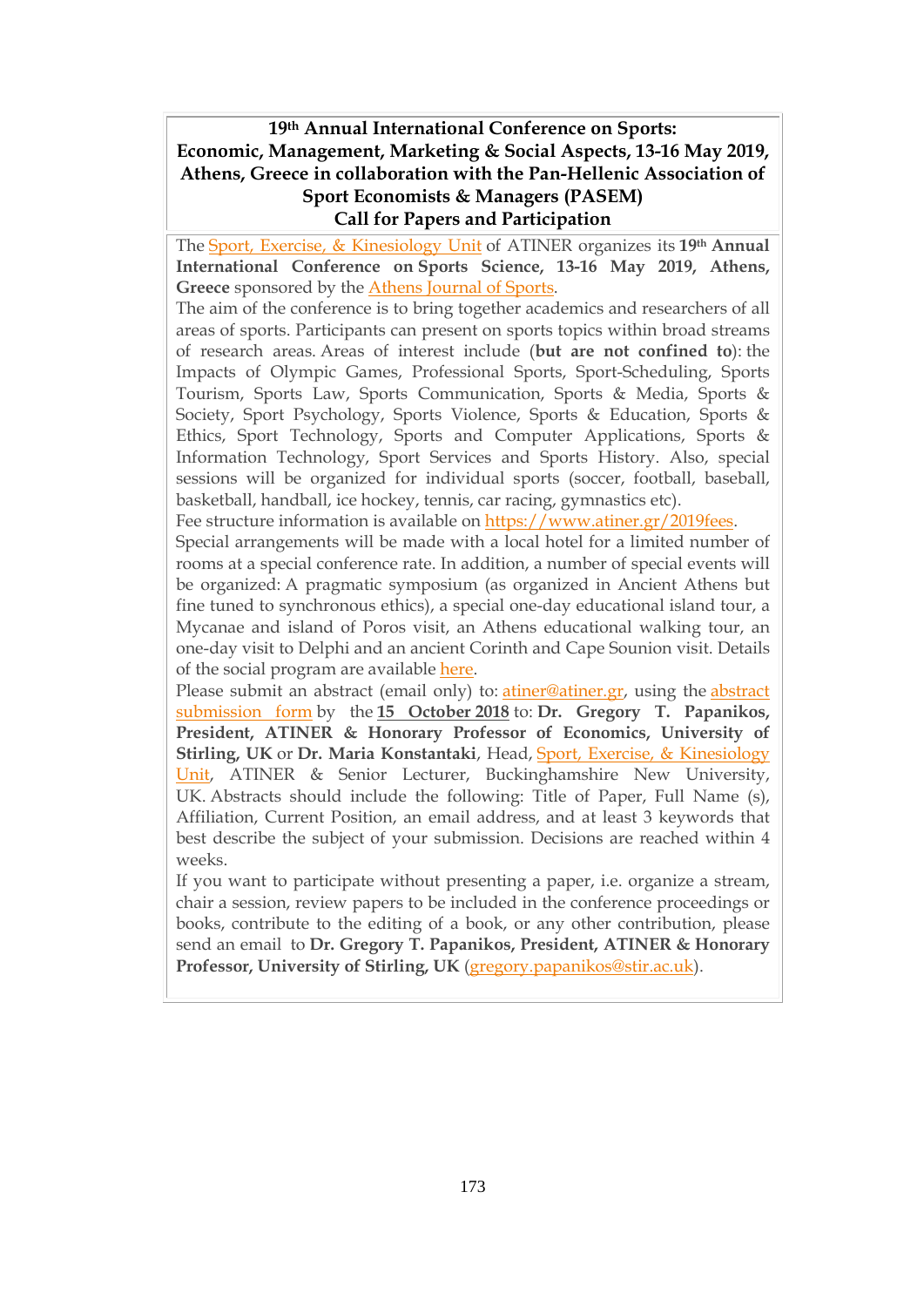# **Recent Books Published by the Research Units of Sports**

| 2013 | <b>Physical Education</b><br>and Learning                                                  | Gregory T.<br>Papanikos      | Table of<br>Contents | Preface and<br>Introduction | <b>Book</b><br>Cover        |
|------|--------------------------------------------------------------------------------------------|------------------------------|----------------------|-----------------------------|-----------------------------|
| 2012 | Contextualising<br>Research in Sport:<br>An International<br>Perspective                   | Christos<br>Anagnostopoulos  | Table of<br>Contents | Preface and<br>Introduction | <b>Book</b><br>Cover        |
| 2012 | Physical Activity<br>and Exercise:<br><b>Health Promotion</b><br>and Disease<br>Prevention | Panagiota (Nota)<br>Klentrou | Table of<br>Contents | Preface and<br>Introduction | <b>Book</b><br><u>Cover</u> |
| 2010 | <b>International Sport:</b><br>A Research<br>Synthesis                                     | Christos<br>Anagnostopoulos  | Table of<br>Contents |                             |                             |

The full list of ATINER's publications is available on <http://www.atiner.gr/Publications.htm>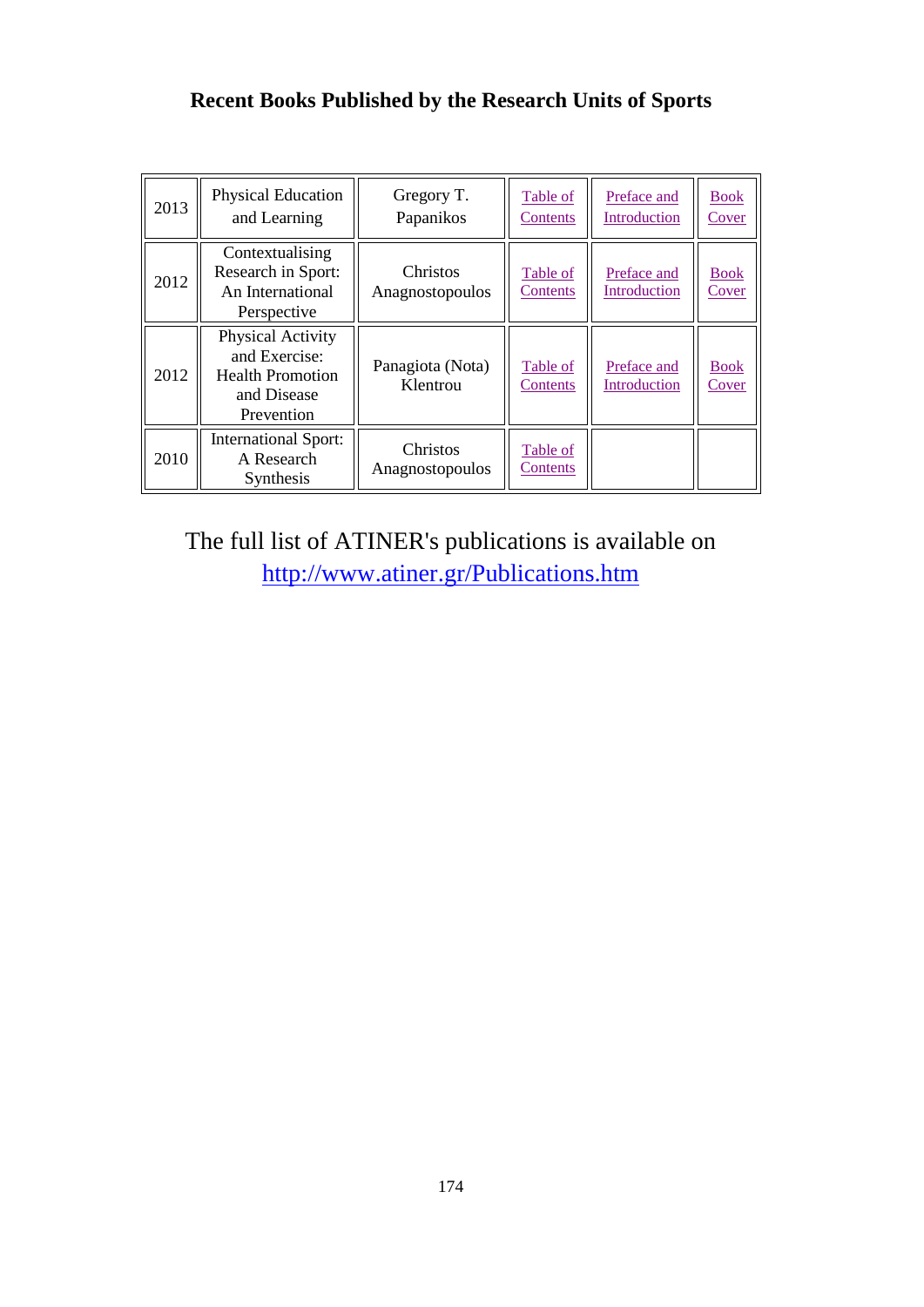#### The **Academic Committee** consists of (a) the Executive Committee Members (b) the Heads and Deputy Heads of the Institute's [Research Units](http://www.atiner.gr/RESEARCH-DIVISIONS.htm) (c) Academics Responsible for a Conference and (d) Distinguished Professors.

- 1. Dr. Nicolas Abatzoglou, Head[, Environment Research Unit,](http://www.atiner.gr/ENVIRONMENT-UNIT.htm)  ATINER & Professor;Department of Chemical & Biotechnological Engineering-Université de Sherbrooke and Chair Pfizer-PAT in Pharmaceutical Engineering, Director GREEN-TPV and GRTP-C & P, Canada
- 2. Dr. Dan Albertson, Associate Professor, University of Alabama, USA
- 3. Dr. Christos Anagnostopoulos, Head, [Sports Research Unit,](http://www.atiner.gr/SPORTS-UNIT.htm) ATINER & Associate Professor/Associate Lecturer, Molde University College, Norway/University of Central Lancashire, Cyprus
- 4. Dr. Stephen Andrew Arbury, Head, Visual & Performing Arts [Research Unit,](http://www.atiner.gr/ARTS-UNIT.htm) ATINER & Professor, Radford University, USA
- 5. Dr. Thomas Attard, Head, Civil Engineering Research Unit, ATINER & Associate Professor, The University of Alabama at Birmingham, USA.
- Dr. Sharon Claire Bolton, Head, Management Research Unit, ATINER & Dean, The Management School, University of Stirling, UK.
- 7. Dr. Zoe Boutsioli, Director, Health Sciences Research Division, Greece.
- Dr. Jayoung Che, Head, [History Research Unit,](http://www.atiner.gr/HISTORY.htm) ATINER & Research Professor, Institute for the Mediterranean Studies-Pusan University of Foreign Studies, South Korea.
- Dr. Sue Coffey, Head, [Nursing Research Unit,](http://www.atiner.gr/NURSING-UNIT.htm) ATINER & Associate Professor and Director of the Nursing Program, University of Ontario Institute of Technology, Canada.
- 10. Dr. Paul Contoyannis, Head, Health Economics & Management [Research Unit,](http://www.atiner.gr/HEALTH-UNIT.htm) ATINER & Associate Professor, McMaster University, Canada.
- 11. Dr. David A. Frenkel, Head, [LawResearch Unit,](http://www.atiner.gr/LAW-UNIT.htm) ATINER & LL.D., Emeritus Professor, Guilford Glazer Faculty of Business and Management, Ben-Gurion University of the Negev, Beer-Sheva, and School of Law, Carmel Academic Centre, Haifa, Israel.
- 12. Dr. Patricia Hanna. Head, [Philosophy Research Unit,](http://www.atiner.gr/PHILOSHOPHY-UNIT.htm) ATINER & Professor, University of Utah, USA.
- 13. Dr. Christopher Janetopoulos, Head, [Biology Research Unit,](http://www.atiner.gr/BIOLOGY-UNIT.htm) ATINER, & Associate Professor, University of the Sciences, USA.
- 14. Dr. Valia Kasimati, Head, [Tourism Research Unit,](http://www.atiner.gr/TOURISM-UNIT.htm) ATINER & Researcher, Department of Economic Analysis & Research, Central Bank of Greece, Greece.
- 15. Dr. Gregory A. Katsas, Head, [Sociology Research Unit,](http://www.atiner.gr/SOCIOLOGY-UNIT.htm)  ATINER & Associate Professor, The American College of Greece-Deree College, Greece.
- 16. Dr. Bettina Koch, Associate Professor, Virginia Polytechnic Institute & State University, USA.
- 17. Dr. Maria Konstantaki, Senior Lecturer, Buckinghamshire New University, UK.
- 18. Dr. Peter Koveos, Head, [Accounting & Finance Research Unit,](http://www.atiner.gr/ACCOUNTING-UNIT.htm)  ATINER & Professor, Syracuse University, USA.
- 19. Dr. Alexander Makedon, Head, Education Research Unit, ATINER & Professor, Arellano University in Manila, Philippines.
- 20. Dr. Michael P. Malloy, Director, Business and Law Research Division, ATINER & Distinguished Professor & Scholar, University of the Pacific, USA.
- 21. Dr. Anil Mandal, Courtesy Clinical Professor, University of Florida -Department of Medicine, USA.
- 22. Dr. Andriana Margariti, Head, [Medicine Research Unit,](http://www.atiner.gr/MEDICINE-UNIT.htm) ATINER & Lecturer, Centre for Experimental Medicine, Queen's University Belfast, UK.
- 23. Dr. Stamos Metzidakis, Head, [Literature Research Unit,](http://www.atiner.gr/LITERATURE-UNIT.htm)  ATINER & Professor, Washington University in Saint Louis, USA.
- 24.Dr. Nicolas Papadopoulos, Chancellor's Professor & Professor, Carleton University - Eric Sprott School of Business-International Business Study Group-Director, Canada.
- 25.Dr. Nicolas Papadopoulos, Chancellor's Professor & Professor, Carleton University - Eric Sprott School of Business-International Business Study Group-Director, Canada.
- 26.Dr. Nicolas Papadopoulos, Chancellor's Professor & Professor, Carleton University - Eric Sprott School of Business-International Business Study Group-Director, Canada.
- 27.Dr. Nicholas Pappas, Vice President, ATINER & Professor, Sam Houston University, USA.
- 28.Dr. Yorgo Pasadeos, Head, [Mass Media and Communication](http://www.atiner.gr/MEDIA-UNIT.htm)  [Research Unit,](http://www.atiner.gr/MEDIA-UNIT.htm) ATINER & Professor Emeritus, University of Alabama, USA.
- 29.Dr. Thanos Patelis, Head, [Psychology Research Unit,](http://www.atiner.gr/PSYCHOLOGY-UNIT.htm) ATINER & Senior Associate, National Center for the Improvement of Educational Assessment, USA & Research Scholar, Fordham University, USA.
- 30.Dr. Nicholas Patricios, Director, Engineering & Architecture Research Division, ATINER & Professor & Dean Emeritus, School of Architecture, University of Miami, USA.
- 31.Dr. Panagiotis Petratos, Acting Director, Natural & Formal Sciences Research Division, ATINER & Associate Professor, California State University, Stanislaus, USA.
- 32.Dr. Ethel Petrou, Professor and Chair, State University of New York - Erie Community College-South-Department of Physics, USA.
- 33.Dr. George Poulos, Vice President of Research, ATINER & Emeritus Professor, University of South Africa, South Africa.
- 34.Dr. John Roufagalas, Head, [Economics Research Unit,](http://www.atiner.gr/ECONOMICS-UNIT.htm) ATINER & Professor, Troy University, USA.
- 35. Dr. Ketan Ruparelia, Head, Pharmaceutical Research Unit, ATINER & Research Fellow & Part-time Lecturer, De Montfort University, UK.
- 36.Dr. Chris Sakellariou, Vice President of Finance, ATINER & Associate Professor, Nanyang Technological University, Singapore.
- 37.Dr. Virginia Sisiopiku, Head, [Transportation Engineering Research](http://www.atiner.gr/TRANSPORTATION-UNIT.htm)  [Unit,](http://www.atiner.gr/TRANSPORTATION-UNIT.htm) ATINER, & Associate Professor, The University of Alabama at Birmingham, USA.
- 38.Dr. Gilda Socarrás, Head, [Languages & Linguistics Research Unit,](http://www.atiner.gr/LANGUAGES-UNIT.htm)  ATINER & Associate Professor, Auburn University, USA.
- 39.Ioannis Stivactis, Director, Social Sciences Research Division, ATINER & Director, International Studies Program, Virginia Polytechnic Institute & State UniversityUSA.
- 40.Codruta Simona Stoica, Head, [Mathematics & Statistics Research](http://www.atiner.gr/MATHEMATICS-UNIT.htm)  [Unit,](http://www.atiner.gr/MATHEMATICS-UNIT.htm) ATINER & Associate Professor, Aurel Vlaicu University of Arad, Romania.
- 41.Dr. Theodore Trafalis, Head, [Industrial Engineering Research Unit,](http://www.atiner.gr/INDUSTRIAL-UNIT.htm) ATINER & Professor & Director, Optimization & Intelligent Systems Laboratory, The University of Oklahoma, USA.
- 42.Dr. Mert Uydaci, Director, Human Development Research Division, ATINER& Professor, Marmara University, Turkey.
- 43.Dr. Cleopatra Veloutsou, Head, [Marketing Research Unit,](http://www.atiner.gr/MARKETING-UNIT.htm) ATINER & Senior Lecturer, Department of Business and Management, University of Glasgow, UK.
- 44.Dr. David Philip, Wick, Director, Arts and Humanities Research Division, ATINER & Professor, Gordon College, USA.
- 45.Dr. Peter Yannopoulos, Professor, Brock University, Canada. 46.Dr. Timothy Young, Professor & Graduate Director, The University
- of Tennessee, USA. 47.Barbara Zagaglia, Assistant Professor, Marche Polytechnic University, Italy.